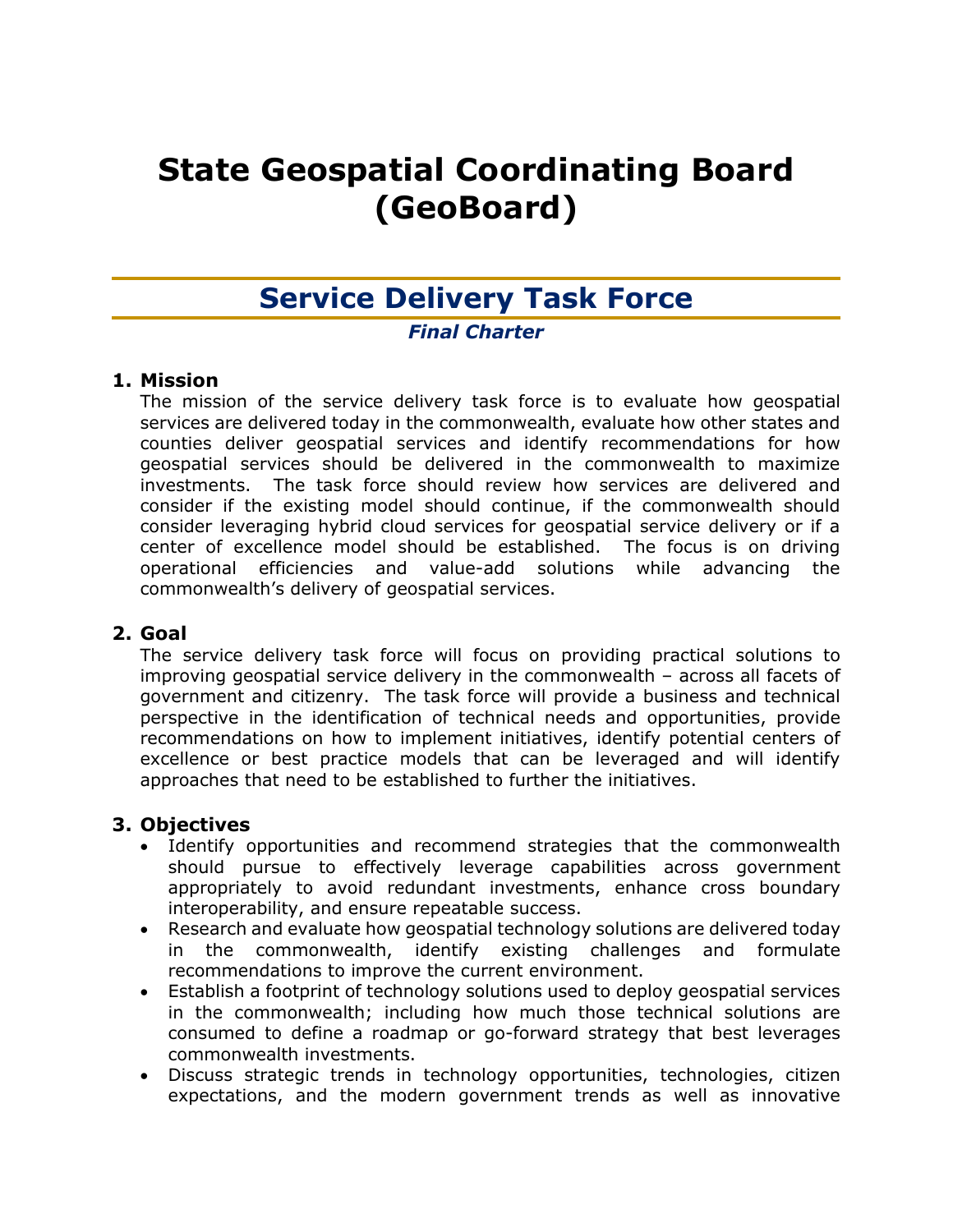opportunities and transformational potential to facilitate new or better ways of doing business.

- Synchronize IT strategies with business strategy ensuring that the right people are involved in making the right decisions to expand reach, open new channels to better serve and deliver positive, effective outcomes for citizens.
- Balance long term opportunities for improvement with tactical projects such as Next Generation 9-1-1, FirstNet, hydrography and energy pipelines.
- Evaluate current procurement mechanisms for geospatial technologies to ensure the geospatial community is getting the best pricing possible.
- Evaluate cloud-based delivery models for geospatial technology for adoption in the commonwealth.
- Evaluate center of excellence models or opportunities to improve geospatial service delivery as cost effectively as possible.
- Advise and provide direction and recommendations to other standing committees such as the Geospatial Technologies Steering Committee and other appointed subcommittees.

#### **4. Membership**

Membership on this task force shall be comprised of volunteers (or their designees) from the GeoBoard.

Members may, on occasion, designate alternates to participate in task force meetings during their absence.

# **5. Roles and Responsibilities**

#### **5.1 Lead**

The Chair of the Service Delivery task force will be selected by the GeoBoard membership. The Chair will be identified on the GeoBoard's website where membership is documented.

The lead's responsibilities include:

- Presiding over and facilitating meetings;
- Coordinating and prioritizing task force activities; and
- Providing recommendations to the GeoBoard for consideration.

# **5.2 Task Force Members**

Task force member responsibilities include:

- Attend and participate in task force meetings and provide input for meeting topics.
- Review, comment on, and, as necessary, vote on matters brought before the task force.
- Provide recommendations to matters discussed during the task force meetings.
- Identify additional volunteer task force members as required.